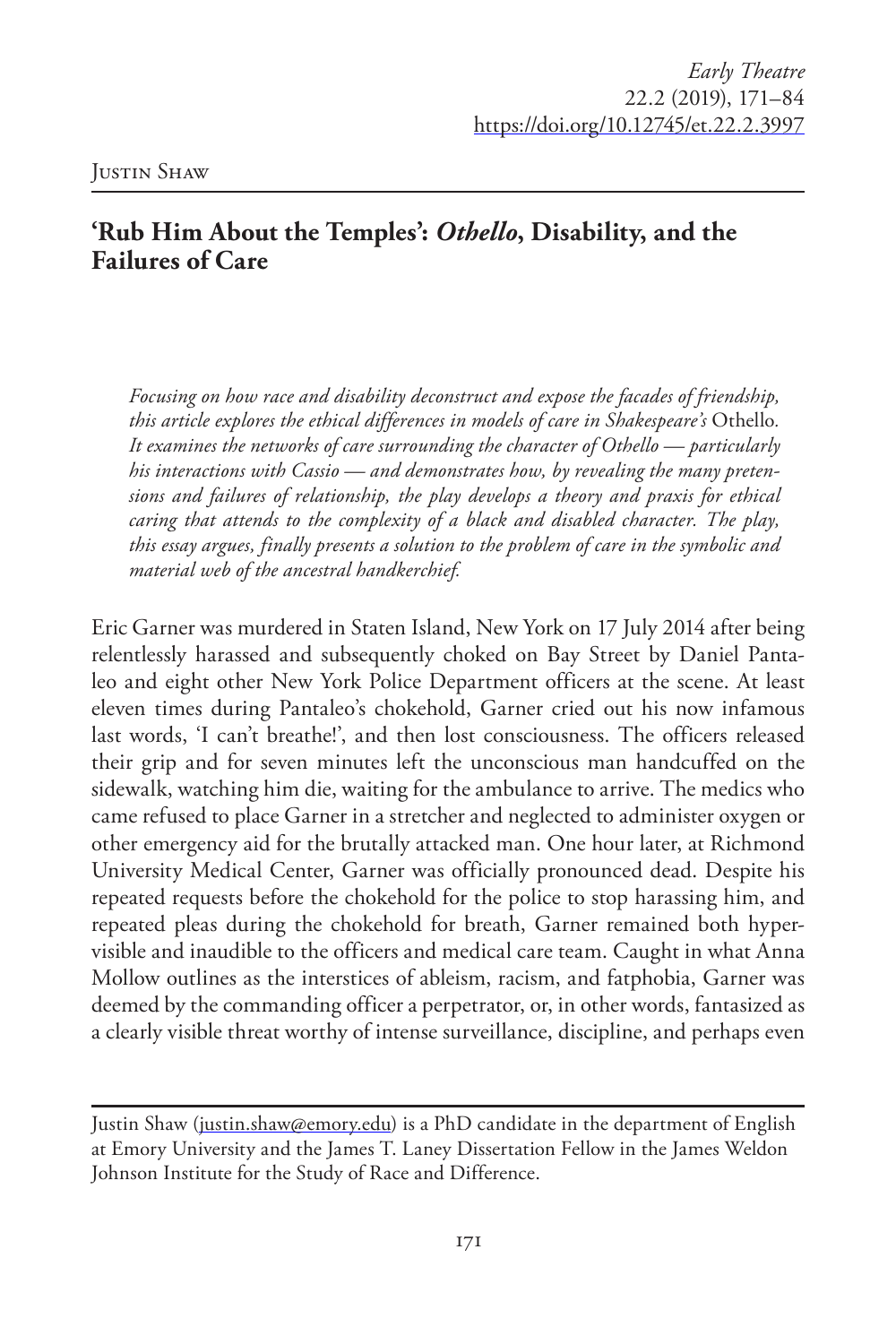elimination.1 At the same time, Garner's cries for breath, which disclosed not only his asthma and aspects of heart disease but also basic human needs for space and respiration, remained fatally inaudible throughout the duration of the chokehold and its aftermath.<sup>2</sup> With brief attention to Garner's asthma, Leon J. Hilton asserts that the harassment of black disabled people points to the 'persistent scientific, social, and cultural pathologization of the black psyche as preternaturally irrational, unruly, criminal, and insane'.3

In exploring the performances of care on the early modern English stage, this essay begins with the case of Eric Garner as a modern and factual analogue to the representational violence in Shakespeare's *Othello.* Such a comparison showcases the often deadly outcomes that portend when the possibilities for ethical care fail in both the imagined worlds of the early modern theatre and the realities of our own time. Care, as Eva Feder Kittay reminds us, is 'a labor, an attitude, and a virtue'.<sup>4</sup> In other words, care is work, care is a mode of thought and being, and, when done properly, care is a fundamental good. In this essay, I build on Kittay's notion of a feminist care ethic to explore the ways that the Jacobean stage works to develop, and fails to develop, a vision of ethical care through race and disability that is, rather than individualized labour, attitude, and virtue, expressed through a network of relationships and interdependency. Such a vision of ethical care disrupts hierarchical paradigms through what Leah Lakshmi Piepzna-Samarasinha identifies as care webs or horizontal collectives that, through internal reciprocity, offer sites of liberation for disabled people of colour.<sup>5</sup> Following work by Jay Dolmage and Allison P. Hobgood, this essay uses *Othello* to examine ways of performing care 'from and through' disability, particularly mental disability, through care webs that are inclusive and sensitive to the social constructions of racial difference.6

Care shapes the ways that characters in the play relate to one another and the ways that we as readers relate to a character like Othello. An ethical care that begins with and is oriented through race and disability is, I suggest, crucial to engaging a critically honest identification with not just a black Othello, as Ian Smith desires, but a disabled Othello, too.<sup>7</sup> In the pioneering collection on early modern disability studies, Hobgood directs our critical attention to the work of epilepsy in *Julius Caesar* as a portrayal of a 'disability that thwarts this ableist demand for control over the non-standard body'.8 Extending this reading to Othello requires reckoning with the interdependency between the representation of this particular disability and the complexities of this character's racialized identity. But my reading also requires attention to Othello that resists re-centring him as the hyper-visible centrepiece of curiosity and anti-black harassment while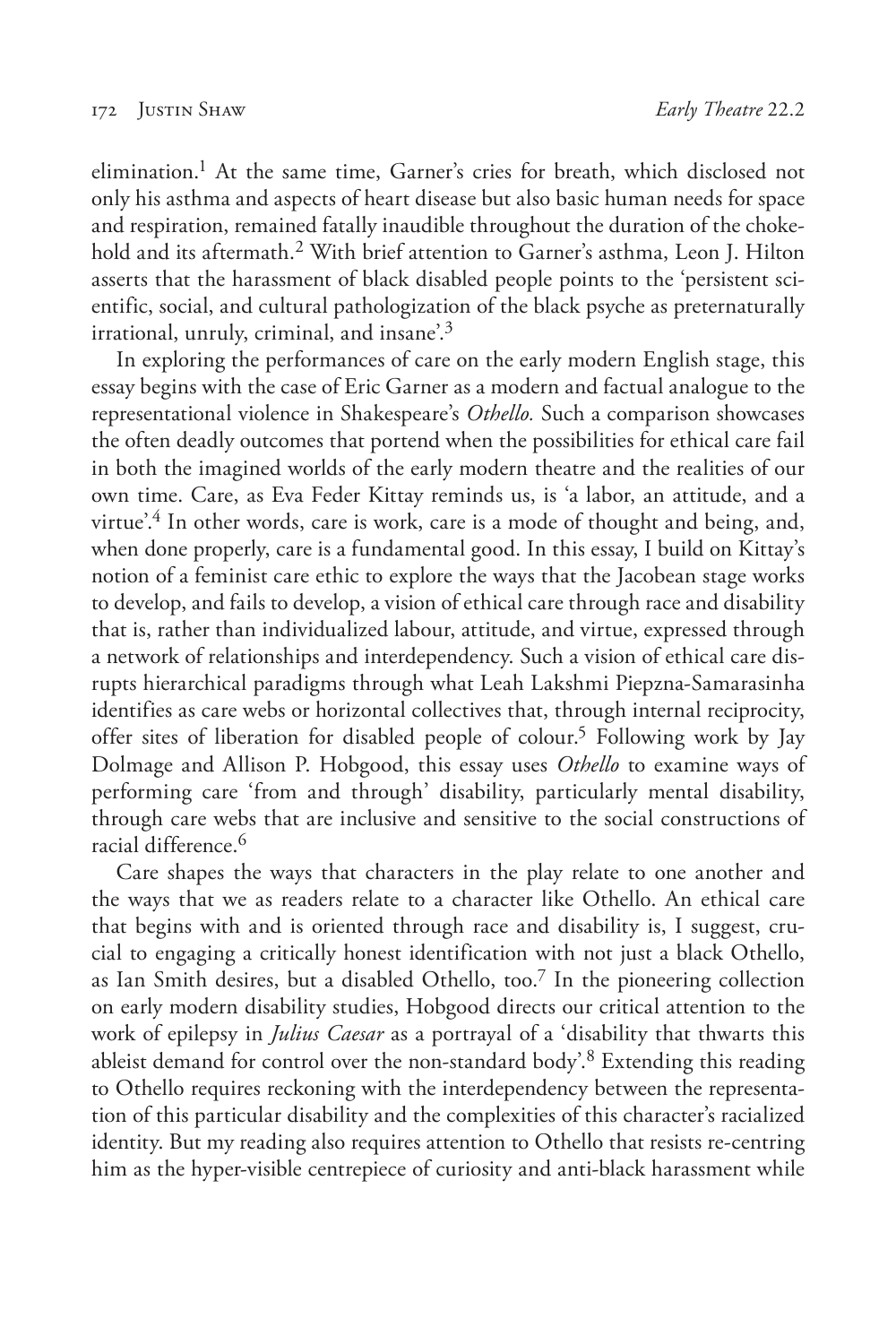resisting the impulse to homogenize and elide all types of difference, since doing so would render the needs and desires of the titular Moor of Venice invisible, inaudible, and unnecessary.

This essay examines the relationship between Othello and Michael Cassio in *Othello* to develop a critical framework for addressing the forms of structural violence that arise when care fails at the nexus of anti-black racism and disability on the early modern English stage. Though positioned as a potential caregiver in the play, Cassio's authority, agency, and reputation depend upon his complicity in the ableist and anti-black systems that pervade Shakespeare's second imagining of Venice. I argue that attempts to procure, police, and anatomize Othello who is described as both a 'wheeling stranger' and an 'erring barbarian' — must be understood in concert with social realities of surveillance as a technology of power active in the coalescence in the early modern world of both race and disability as categories of difference  $(1.1.134, 1.3.356)^9$  To compare with my earlier example, Cassio is not like Daniel Pantaleo, but rather like the potential care web of medical personnel and Kizzy Adoni, the commanding officer on the scene who watched Eric Garner die.<sup>10</sup> I further argue that such performances of care that privilege medical expertise over relational experience are at best misguided, and at worst violent, ensuring the persistent policing of neurologically divergent modes of personhood. This essay locates a nexus for critical attention to black studies and disability studies in early modern drama, and offers ethical care as a corrective to the surveillance and policing of black disabled subjects. Toward this end, I consider how surveillance and observation enforce racial difference and are antithetical to ethical care in the webs around Othello. Operating at the junction of racial blackness and mental disability, Othello's construction as, for example, 'erring' and 'wheeling' relates to constructions of 'barbarian' and 'stranger' and becomes adulterated as a dangerously unstable and medicalized category of bodily movement. This essay moreover shows how dimensions of the experience of mental disability on Shakespeare's stage become embodied, sensory, and especially haptic through the work and web of the handkerchief.

## **Knowledge and Theatre**

Ethical care begins with Othello but also figures as a web of interconnectedness and responsibility between all 'caring' figures in the play. Following Othello's death and famous 'speak of me as I am' speech at the end of the play, those remaining begin to remember Othello differently than he had hoped. Lodovico and Gratiano interject with shock and disgust after he stabs himself, and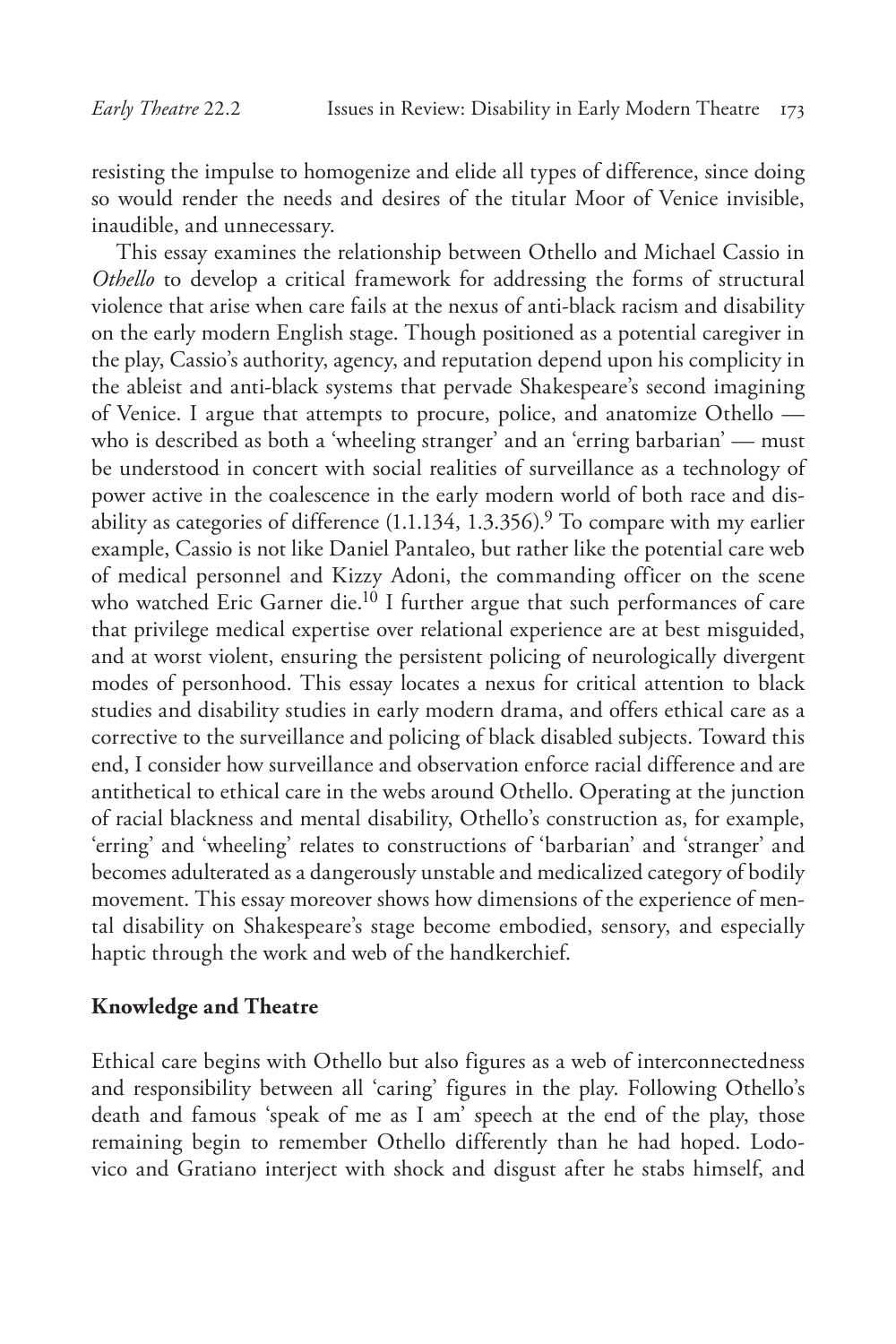once Othello is dead, Cassio eulogizes: 'This I did fear, but thought he had no weapon, / For he was great of heart' (5.2.359–60). Cassio's words come across as a compassionate and remorseful reflection on his eloquent superior. If, however, we focus on the first clause, 'This I did fear', and question the antecedent of 'this' and 'fear', the eulogy also serves as an example of Cassio's continual and insincere commitment to caring from and through Othello. Ernest Honigmann's gloss of the line suggests that the term 'great of heart' denotes 'great-heartedness', 'great-spirited', or 'proud'.11 But the sixteenth-century physician Timothie Bright associated heaviness of the heart and abundance of passion in the brain with the disease of melancholy, which many medical writers at the time described as having a disabling effect on the brain, liver, heart, and emotional capacity.<sup>12</sup> While Othello may certainly be magnanimous, if we consider both the material and cultural constructions of Othello's heart, the word 'great' complicates what we assume to know about his body and mind here at the end and prompts a review of Othello's plight and relationships across the entire play.

Cassio is an agent of Venetian social power, though his relation to that power, and to Othello, functions differently than does Iago's. Cassio is not a native Venetian but rather comes from Florence, another significant Italian city-state mythologized as a centre of Renaissance art and learning. Early in the play, a jealous Iago plays on Florentine stereotypes and slanders Cassio as 'a great arithmetician', a romancer who 'never set a squadron in the field', one who doesn't understand 'the division of a battle' unless proposed by 'the bookish theoric', 'mere prattle without practice' in soldiership, a 'counter-caster' or accountant, a man of the desk (1.1.17–32). As Patricia Parker observes, these descriptions illustrate Cassio's precarious position as an outsider in the context of aging forms of logic and philosophy.13 Because his 'bookish theoric' affords him a more efficient way of moving throughout the play's landscape, his relationship to ethical care must be understood through his commitments to arithmetical logic and efficiency — and, as we shall see, medical knowledge of the body learned from books rather than experience — or to a different extent, expediency. At the end of the play, then, one must reassess 'honest' Iago's slander, since Cassio reveals himself to be a person of thought rather than one of action. He is more concerned with what he knows about Othello and about maintaining social distinctions of order and rank than he is about developing an ethic of care through this knowledge.

Like Iago, Cassio is Othello's professional subordinate and thus exercises domination through disciplining practices that employ not just a white gaze but also an ableist one that requires and enforces the constructed otherness of the Moor. These terms shape every interaction between the two as the lieutenant observes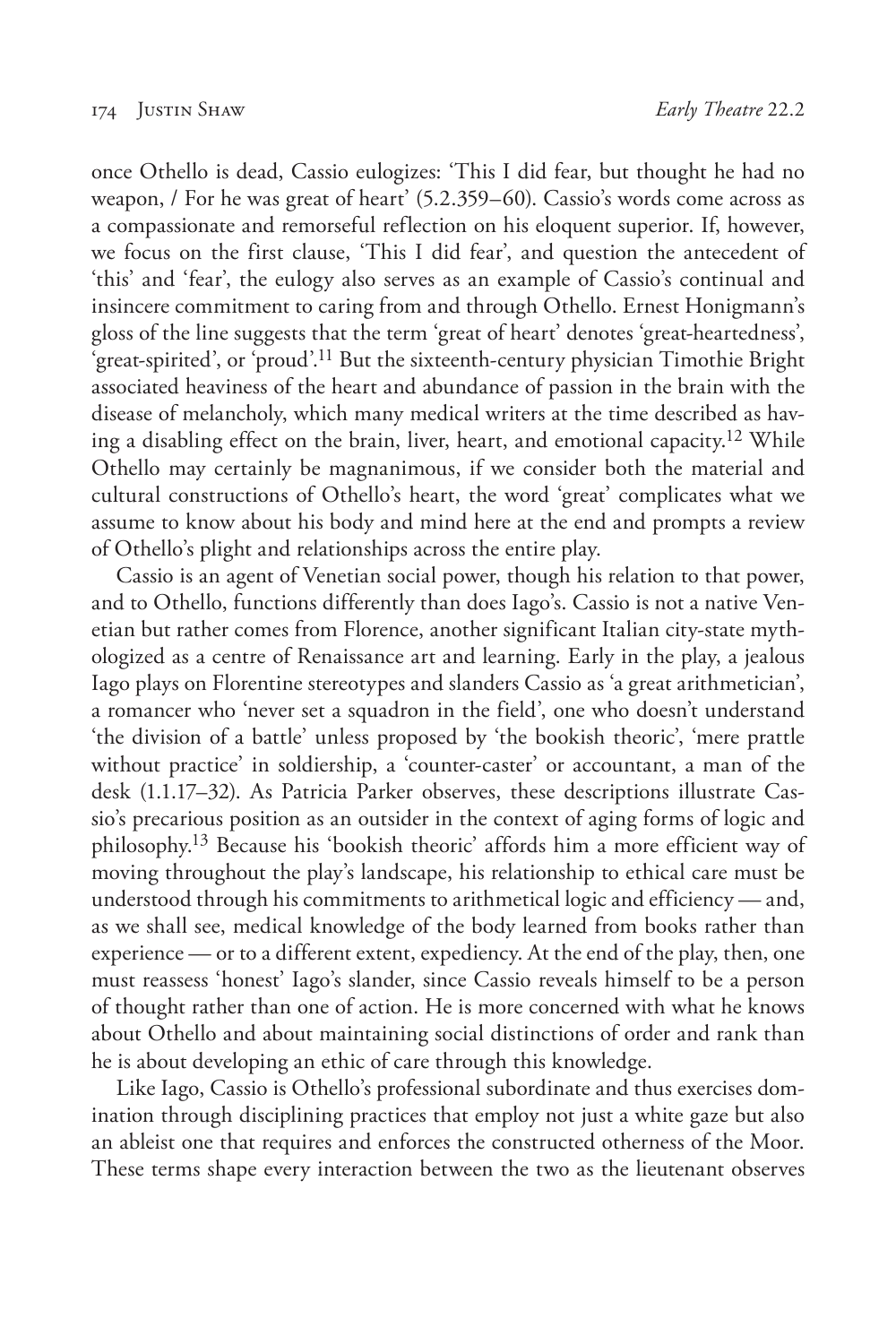Othello from a perceived state of social equation or subordination. In his first appearance on stage, Cassio comes to interrupt Brabantio's interrogation, having been sent by the Venetian Duke as a sort of messenger to collect Othello (1.2.34–49). While the anti-black disciplining of Othello by Roderigo, Iago, and Brabantio is more personal in nature, Cassio's arrival is not benign. It introduces a different facet of social control over Othello's presence. Because he is charged with locating and producing Othello's body for the senate, and later in act 2 with keeping watch over Othello's marriage bed in Cyprus, Cassio's role as 'friend' — a term that Othello invokes — and potential caregiver is inherently compromised by his political obligations (2.3.1–10). He invests more in maintaining socio-cultural hierarchies and proximity to Venetian political power than in caring for Othello's well-being.

By contributing the term 'friend' to describe his relationship, Othello considers the Florentine, who might too be deemed a 'stranger' (1.1.134), as a part of the care web that would also include Desdemona and Brabantio. But the play stages the progressive denigration and fragility of this collective when the behaviours of the caregivers neglect an ethic of caring from and through disability and practice the self-centredness of 'caring for'. Cassio's relation to Othello realizes itself in the disciplining that manifests when ableism and anti-blackness guide relationships of care and codependency. When he begs for Othello's forgiveness, through the safety of Desdemona, he fears that Othello will forget his 'love and service' (3.3.18). While he seems sincere in his desperation, this pretension of care is selfserving as he expects continued reciprocation for services rendered and increased social capital for tending to and procuring the black body. Moreover, he fears a loss of access and proximity to Othello, and, at his expense, to the network of social power. Ethical care, in contrast, would be more concerned with operating relationally in a web that emphasizes mutual well-being rather than the reputation of the self. While he fails in ethical care, Cassio succeeds in his initial charge to survey and procure Othello for the Venetian authorities and is, by the end of the play, rewarded.

Further demonstrating what may seem like care, Cassio briefly appears in the pivotal moment of the play when Othello experiences what Iago characterizes as his second 'fit' in two days. The racial terms used earlier in the play by Roderigo and Iago to describe Othello — 'wheeling stranger' and 'erring barbarian' — here become medicalized through a drama of anatomy. Where 'wheeling' and 'erring' could generally mean nomadic and mistaken respectively, I suggest that these terms evolve in the play to signal the phenomenon known in the early modern period, and discussed by Carol Thomas Neely, as distraction, a form of mental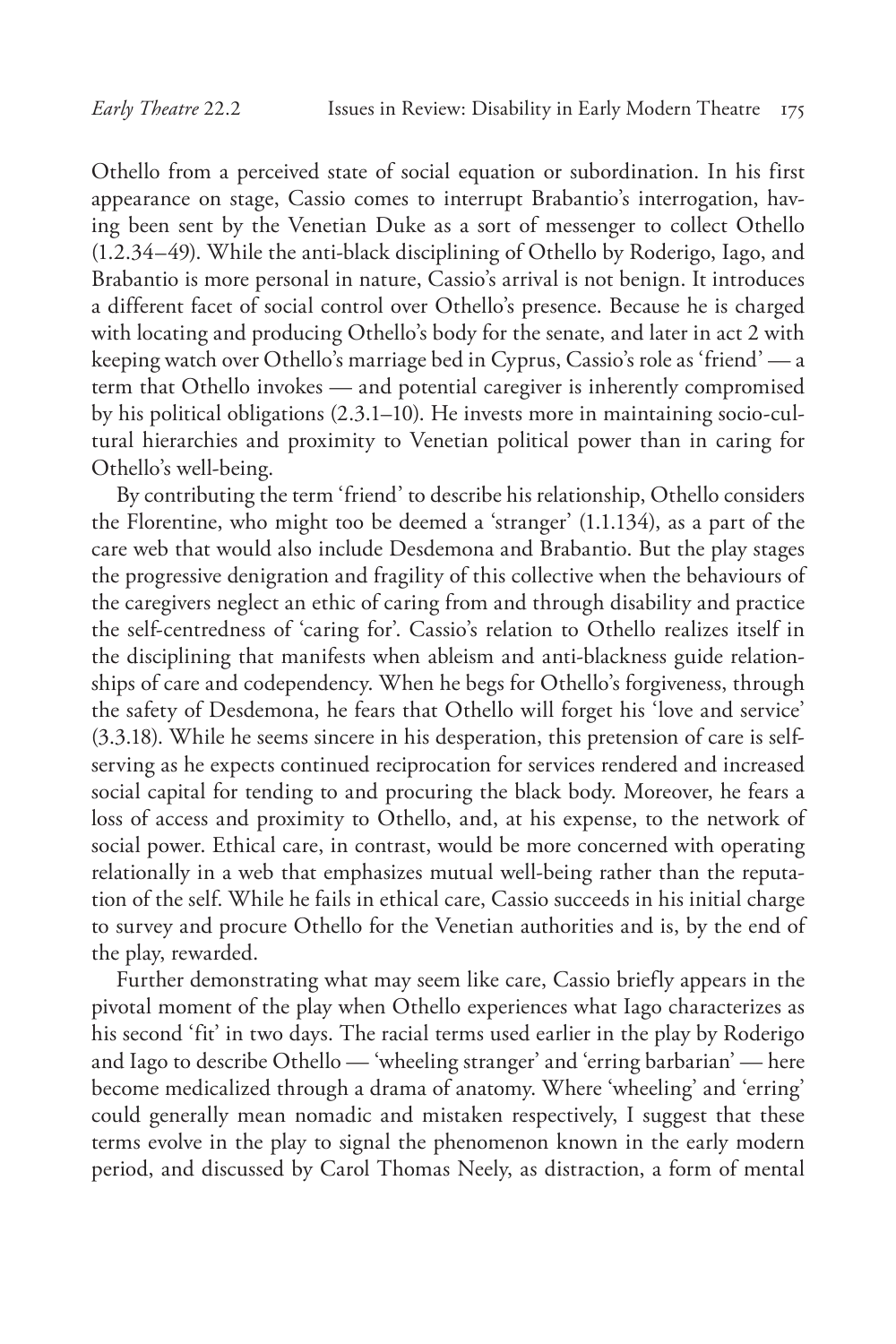disability generally analogous to modern autism but more specifically connected here to melancholy and madness.<sup>14</sup> After Iago has allowed Othello to eavesdrop on Cassio using his handkerchief to woo the courtesan Bianca, Othello 'falls into a trance'. Cassio enters the scene and is quickly ushered off stage by Iago when the Moor begins to wake (4.1.35–59). In five short lines, Iago provides three different diagnoses for Othello's condition — epilepsy, lethargy, and the potential for madness — and Cassio suggests that Iago 'rub him about the temples' (4.1.50–5, 53). Iago's ambiguity is either clumsy and amateurish or an intentional misdirection. Cassio's recommendation invokes debates around treatments for epilepsy, lethargy, madness, and melancholy in the period; rubbing the face with herbal oils was a common remedy.15 But the French surgeon Ambroise Paré disagrees and claims that the best treatment for such 'inveterate diseases of the brain' is to ingest errhines through the nostrils to induce sneezing and increase the flow of mucus.<sup>16</sup> Cassio's focus on the temples obscures this medical advice as much as Iago obscures his diagnosis, proving the limitations of the medical model in an effective and ethical relationship of care.

This brief act of emergency-response care, where the lieutenant leaves as quickly as he arrives, can be read as a performance of anatomy theatre where the formally educated Cassio plays the role of consulting physician overseeing and dictating the more physical contact work of the barber-surgeon Iago. Popularized by Andreas Vesalius in the sixteenth century, these theatrical spaces, such as one designed in 1604 by Inigo Jones for barbers and surgeons in London, employed stadium-like seating where medical students and physicians would crowd in to literally oversee the dissections of the bodies of executed criminals on an anatomical table. These viewings would often accompany lectures given by the physicians on the philosophical aspects of the practice demonstrated in the theatre.<sup>17</sup> The surgeon's more hands-on role was quite distinct from the consulting role of the physician in medicine. Barber-surgeons, like Paré, were more often found treating wounded soldiers on the battlefield or cutting hair in shops than overseeing anatomical classrooms.18 If we recall Iago's earlier statement, Cassio's ignorance of 'division in battle' takes on new meaning here. By offering some rudimentary but abstract expertise in this metaphorical anatomizing, Cassio employs his liberal and logical education to employ Iago to 'fix' Othello and return him to social expectations, not unlike his procurement of Othello for the senate in the first act. While Iago persists as the leading anatomist of the play, a point that Michael Neill has emphasized, this scene gives Cassio that responsibility as he, discomforted by witnessing someone else's pain, willfully relinquishes to Iago what could otherwise have been an ethical relationship of care.<sup>19</sup> Instead of embracing such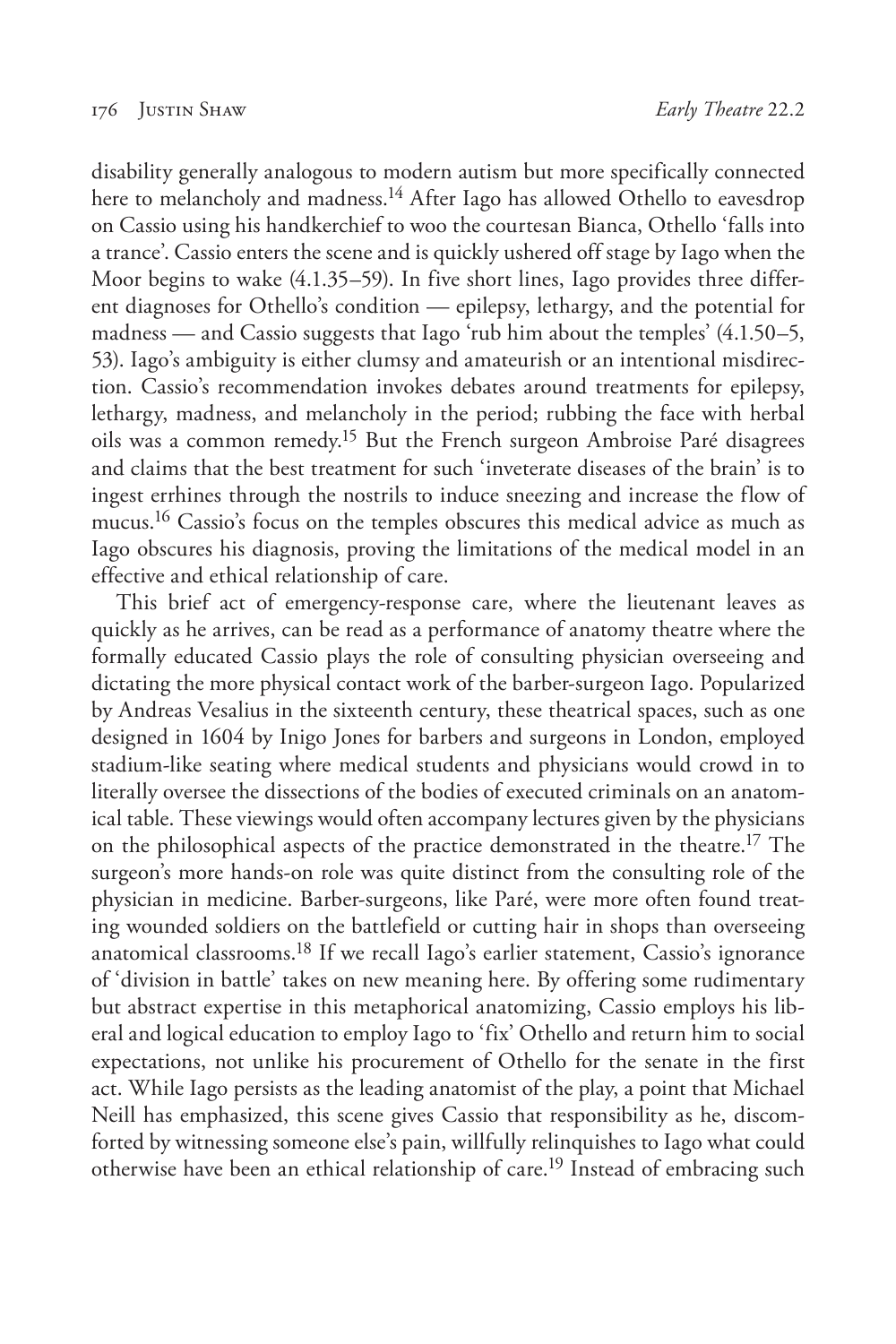discomfort, he retreats and protects himself from both the sight of and proximity to the experience of pain. Even more insidious in this notion of an anatomy theatre is that Othello is neither a criminal nor a cadaver on the surgeon's table. Rather, in the context of the play, he is a living person who continues to be socially produced and violently objectified under the gaze of psychological dissection and racial pathologizing in early modern Venice. The actors and audience members surrounding Shakespeare's stage become either witnesses or accomplices to this anatomizing act as we subsequently fail in our responsibilities to care.

Coupled with Iago's interpretation, Cassio's surveillance of Othello's trance disables and racializes him. Part of the purpose of the anatomy theatre is to reveal what is unknown — something with which this play is obsessed. Between Iago's misleading characterizations of Othello's state and Cassio's patronizing remedy float philosophical debates about how expressions of disability and disease manifest around the efficacy of fixing or curing Othello and around the fear of disability as contagious. The mini-anatomy theatre within the play dramatizes the racial surveillance that Simone Browne insists is inevitable to objectifying blackness while subjecting black life to the anti-black work of white racial power.<sup>20</sup> While Browne persuasively points to the slave ship, rather than Foucault's prison, as the genesis of the disciplining gaze of surveillance, I look back to uses of racialized and disabled bodies in the early modern anatomy theatre. In maintaining a spatial distance that protects the fiction of his able-bodiedness, Cassio's behaviour reifies a metaphorical distance between the imagined contagion of Othello's blackness and the purity of his own whiteness. Not only is Othello constructed as unfit for care, but also Cassio — who himself later becomes impaired — proves unwilling to engage in a practice of care through him. Cassio's passing observation then functions as a precursor to the more powerful surveillance that he will embody once he is made governor at the end of the play.

The anatomy theatre in act 4 occurs in the context of Cassio's attempt to regain his reputation with Othello, and in this scene he is more concerned with centring himself than with Othello. His refusal to be near or spend time with Othello demonstrates his commitment to his own position in and proximity to social power and makes him just as complicit as Iago in the plight of the Moor. His brief eulogy in act 5, then, reads as the much too belated and guilt-ridden follow up to this earlier anatomical scene. And yet if Cassio can objectify Othello through reacting to him as if he is the criminalized body of an anatomical cadaver, then this eulogizing moment is a reflection that positions Othello's body and mind now as physically, not just socially, dead. In the aftermath of the murder-suicide, Othello is again subject to the theatre of anatomy. As his body lies on the stage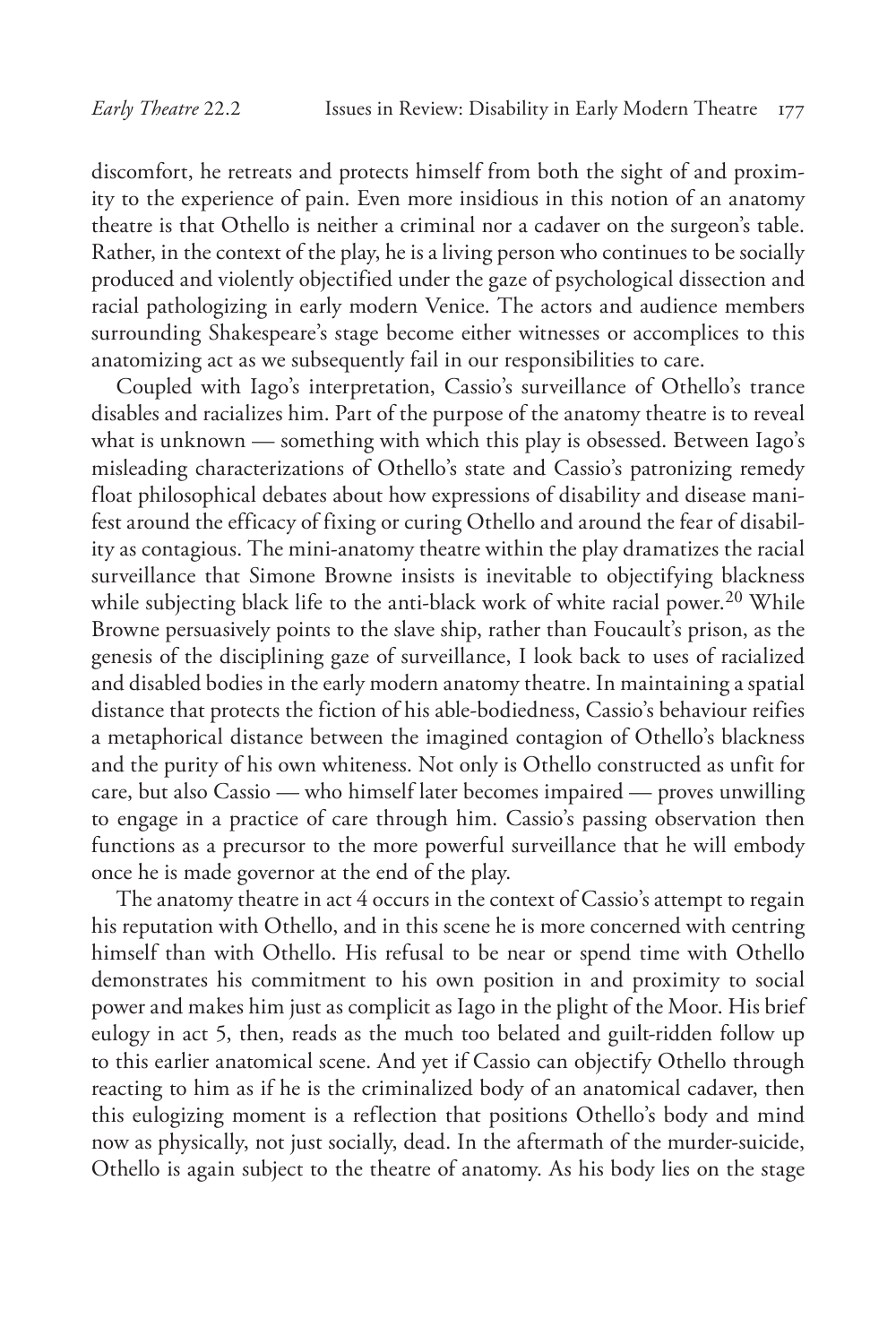for all to briefly observe — as an 'object' no longer deserving ethical care, but one that 'poisons sight' and requires obscuring and removal — he has fulfilled Cassio's fearful expectation (5.2.362). Cassio's elegiac response to Othello's death then becomes a confirmation of what he knew rather than a reflection on what he did not.

The events that precede Othello's death prepare us for the removal of his body from the social sphere of the play as well as from visibility on the stage itself. In order to discern the matters of fact and significance, Othello must be concealed and subjected to strict surveillance in prison 'till that the nature of [his] fault be known / To the Venetian state' (5.2.334–5). In this final scene, Lodovico completely reworks the channels of power that will outlast the play. Promising harsh 'torment' for the 'slave' Iago, he announces to Othello: 'Your power and command is taken off / And Cassio rules in Cyprus' (5.2.229–30). While Lodovico has letters confirming Iago as the mastermind of the crimes that have taken place, he nonetheless marks the already misfitting Othello as lacking the able-mindedness that is compulsory not just for governance but also for civic participation at large. The intention to imprison Othello indefinitely after divesting him of his titles demonstrates yet another act of unethical care that focuses on the imagined needs of the 'Venetian state' rather than on racial and disability justice. Lodovico gives Othello's authority in Cyprus to Cassio, moreover, which once again repositions his relation to Venetian power. This shift initiates the 'friend' Cassio into a practice of surveillance explicitly over the 'hellish villain' Iago, and implicitly over Othello's soon-to-be dead body (5.2.366).

## **The Fabric of Care**

Iago's purpose in the play is to methodically dismantle any possibility of ethical care that allows Othello to access human sociability. Cassio's persistence reveals his own complicity in and enforcement of unethical and interconnected systems of ableism, diagnosis, and anti-blackness. With the failure of whiteness to participate in ethical care, Othello's handkerchief then becomes both a physical and metaphysical web of care, imbued with the histories and myths of his community that are illegible to and transcend white and ableist gazes. He is what Sara Ahmed, in her critique of multiculturalism, would call a melancholic migrant, as he resides in the colonial capital and exchanges his services in a contract for some of the benefits of partial Venetian citizenship.<sup>21</sup> In his early use of the term 'stranger' (1.1.134), Roderigo conjures the dually racist and ableist notion that Othello, whose access to full participation in society is contingent on his service to the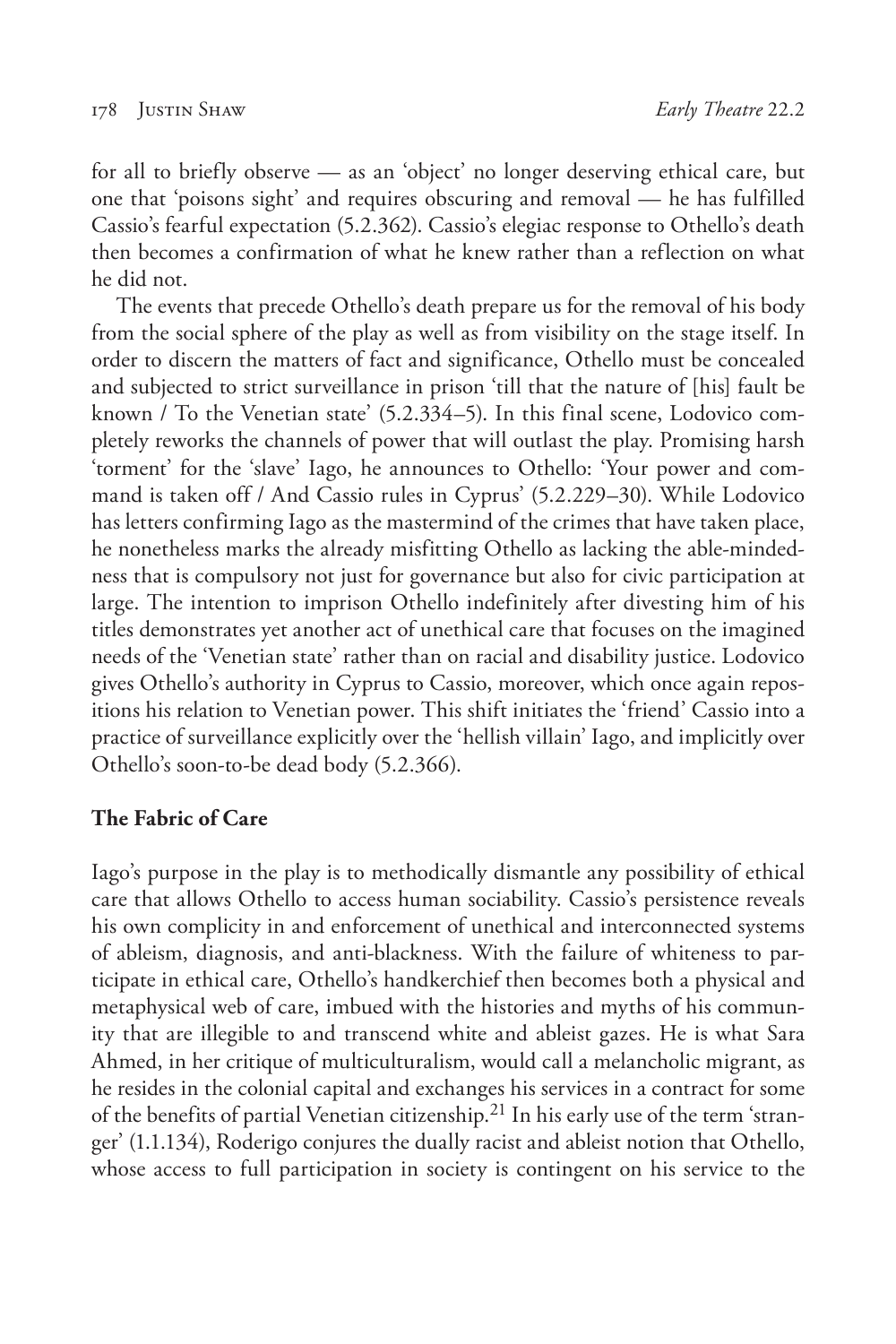state, will take from them more than he can produce. Othello worries as much in his final speech when he, having been divested of his title, counts on his record of doing 'the state some service' as currency that will afford him 'a word or two' about his continued need for ethical care, in both life and death (5.2.336–7). His movements throughout the city and the pseudo-colonial space of Cyprus are met with friction and curiosity at every point, such as when he recalls his history with Brabantio who, he says, once 'loved' him (1.3.129–71). Though his Africanness should not be anomalous in early modern Europe, such tension demonstrates how his social environment, and the structure of the play itself, is designed to alienate Othello from any sense of community. This denigration circulates around the handkerchief and is the essence of Othello's slow dispossession in the play.

In the absence of consistent and ethical care webs, Othello develops a practice of self-care that resists the public and progressive dissolution of his relationships in the play. Koritha Mitchell regards black artistic production as liberatory self-care and a means of clarifying practices of white mediocrity, which, I argue, saturate practices of care in this play.22 Othello's self-care counters the mediocre and anatomizing observations of Cassio and manifests in the spiritual and complicated genealogy of his handkerchief. In fact, when recounting this genealogy to Desdemona, Othello refers to the 'magic in the web of it' (3.4.71). European characters in the play misread and misappropriate the handkerchief, understanding it solely in terms of its ability to produce or cast a different kind of magic, instrumentalizing it rather than embracing its strange significance.<sup>23</sup> As such, Desdemona loses and tries to replace it, Iago uses Emilia to steal it, and Cassio encourages Bianca to 'take out the work' (3.4.180, 4.1.146–55). Without the 'work', however, the significance of the handkerchief, like Cassio's pretension of care, erodes. Othello observes as it infiltrates the façade of Cassio's platonic fidelity. This 'ocular proof' allows Iago to wedge himself between Othello and his 'friend' after manipulating the Florentine out of his position as lieutenant (3.3.363). As 'ocular proof', the handkerchief clarifies the complex relationship between Othello and Cassio and reveals what Othello believes to be the unfortunate truth of Cassio's commitment to care. In Bianca's possession, we never see the handkerchief again and its plight reflects that of Othello himself who is progressively concealed over the course of the drama. His connection to the handkerchief functions as a spiritual care web that both preexists and coexists with his time in Venice. This object offers both refuge and liberation from a social environment overly concerned with honesty, order, and productivity. In the absence of human collectivity in a foreign land, Othello depends on the consistency of the cultural collective that is woven into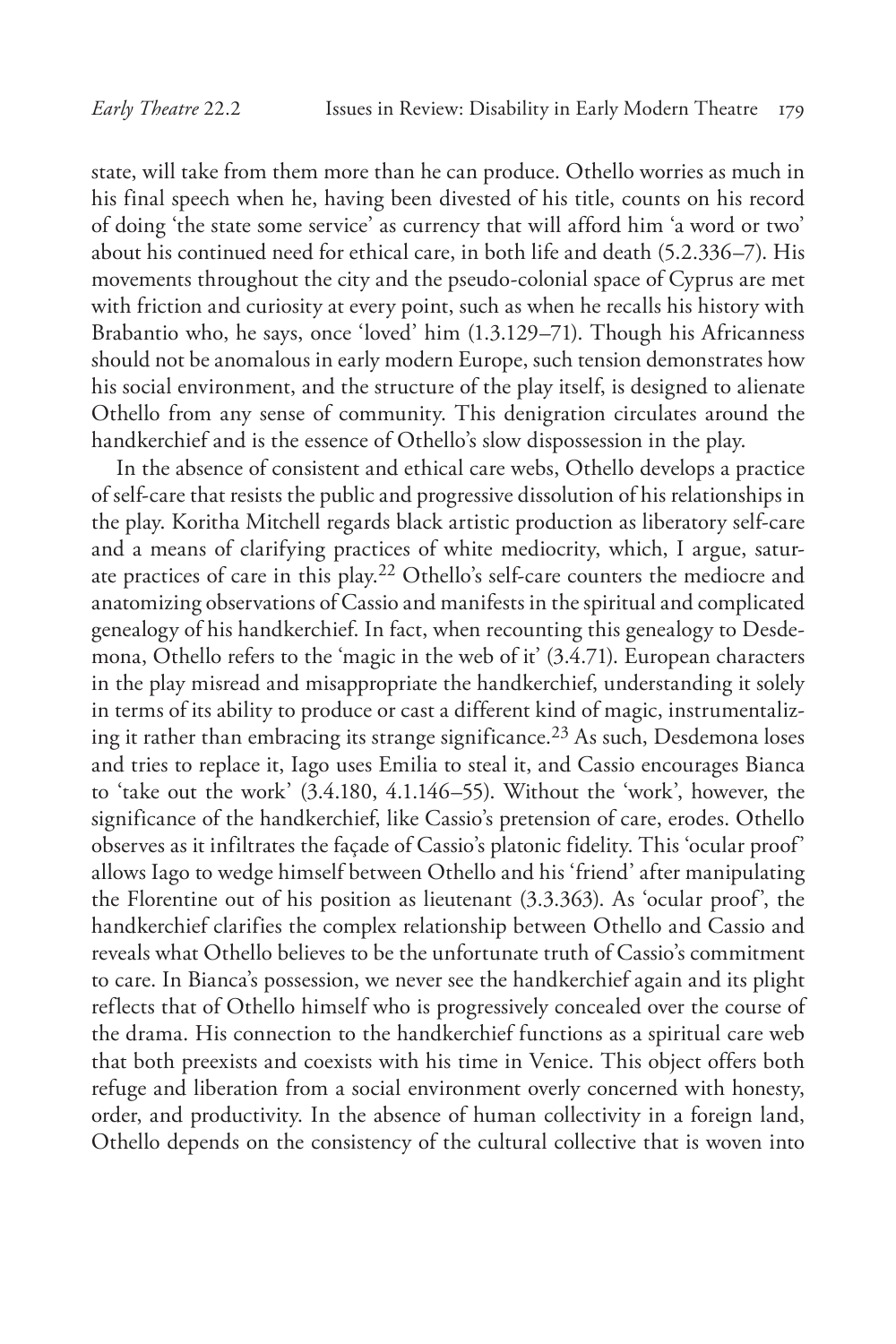the handkerchief, allowing him to hope for a future through the melancholic fabric of the past.

As a so-called 'erring barbarian' among 'super-subtle Venetians', Othello poses a dilemma for the typical ways of imagining care that assume a connection between a consistent geographical residence and a consistent care web (1.3.356–7). He requires a care web that accounts for his migrations across various geopolitical and dramatic spaces in Africa, Venice, and, metaphorically, London.<sup>24</sup> As the 'antique token / my father gave my mother' (5.2.214–5), the handkerchief functions as a means for care that transgresses time incorporating multiple lineages and gesturing toward alternative futures, which itself is a radical act of self-care for the black and disabled Moor. Like race and disability, however, it also moves across various spaces both with and without Othello, developing significance as it moves and changes hands. By bequeathing it to Desdemona, for example, Othello expects that she will become a part of this web in Venice. In losing the handkerchief, she reveals her own inadequacy in the ethical care that Othello needs, and her inability to recognize the significance of this inadequacy hastens the tragedy of the play. His care web must then evolve as he moves across and through various spaces. Both Othello's presence in Venice and move to Cyprus call for an extended care network that encompasses his ancestral past, the realities of his present, and the possibilities of a future — even though we never actually see that future any more than we see that of the handkerchief.

Like the characters in the play, playgoers are baffled at Othello's obsession over a mere handkerchief. As we move to develop a practice of caring from and through disability, however, we must embrace the fullness of who Othello is, was, and could be — on his own terms — just as we must embrace the totality of the handkerchief and all it signifies. In other words, we must attend to the web of 'magic' woven into the cloth that affords Othello a connection to other people and places. To echo Ian Smith's charge, we must consider the ways that we choose to remember Othello and his call to 'speak of me as I am', a challenge to his interlocutors to care from or through his black bodymind, even after his death.25 This challenge extends not only to Cassio, who eulogizes Othello with a belated diagnosis, or Lodovico, whose political authority elects to relate Othello's 'heavy acts with heavy heart', but to all those who encounter and think through Othello (5.2.369).

The presence and activity of the handkerchief invites a more ethical practice of caring from and through disability. On an early modern stage obsessed with melancholic affectation, the significance of the handkerchief, the natural performance of melancholy in the epileptic seizure, and Cassio's reflection on Othello's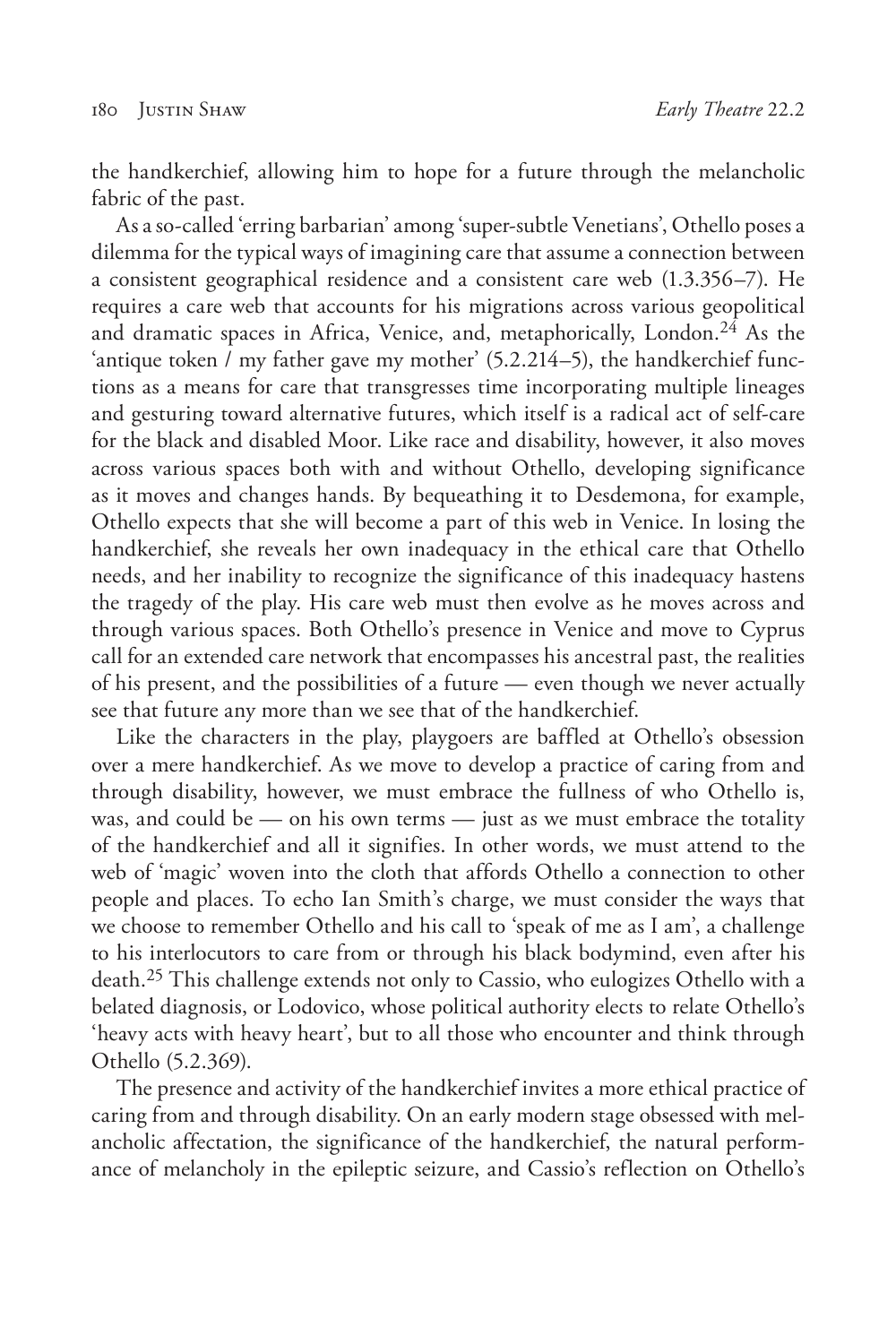great-heartedness invite a desirable disability for actors and playgoers vis-à-vis a more complex understanding of oneself. Ethical care from and through race and disability demonstrates the sort of mutual responsibility that comprises a true care web. The persistence by which Iago works to denigrate or manipulate this web, coupled with the ignorance claimed by Cassio, reflects the disciplining and surveillance that ableism and white racial power bring to bear on black and disabled people. As readers we must instead develop a sense of ethical care that justly works from and through Othello. Disability justice takes Othello at his word and truly 'speaks of' him, locating care not in oneself but as a relationship between all bodies and minds for the benefit of those people under constant threat of erasure and death by systems of anti-blackness and ableism.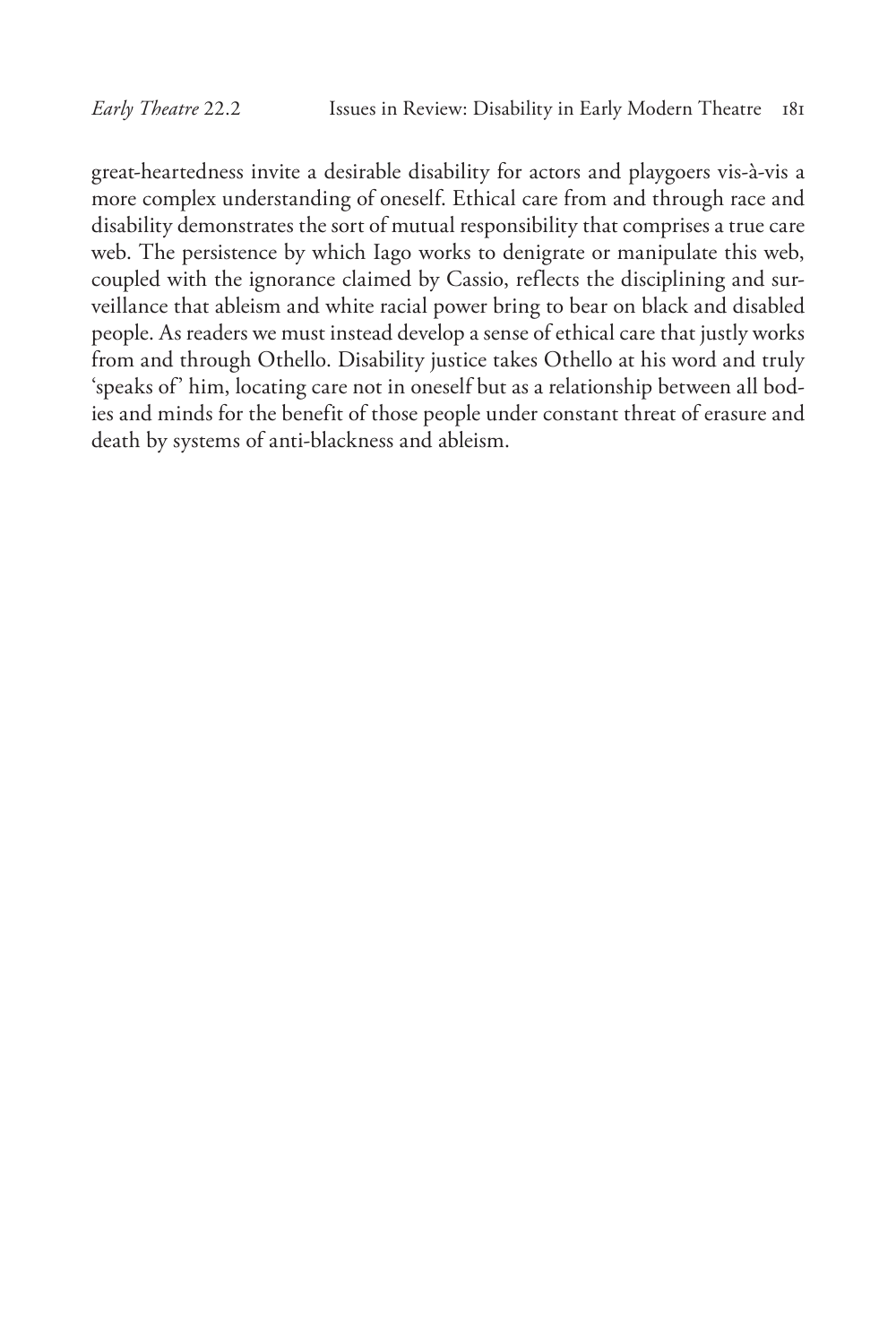## **Notes**

- 1 Anna Mollow, 'Unvictimizable: Toward a Fat Black Disability Studies', *African American Review* 50.2 (2017), 105, https://doi.org/10.1353/afa.2017.0016; Rolando Pujol and Nicole Johnson, 'Exclusive: Police Report in Eric Garner's Death Conflicts with Videos, Witnesses', *WPIX-TV,* 31 July 2014, https://pix11.com/2014/07/31/ exclusive-police-report-in-eric-garners-death-conflicts-with-videos-witnesses/.
- 2 Deborah Bloom and Jareen Imam, 'New York Man Dies after Chokehold by Police', *CNN,* 8 Dec 2014, https://www.cnn.com/2014/07/20/justice/ny-chokehold-death/.
- 3 Leon J. Hilton, 'Avonte's Law: Autism, Wandering, and the Racial Surveillance of Neurological Difference', *African American Review* 50.2 (2017), 223, https://doi.org/10.1353/afa.2017.0023.
- 4 Eva Feder Kittay, 'When Caring is Just and Justice is Caring: Justice and Mental Retardation', *Public Culture* 13.3 (2001), 560, https://doi.org/10.1215/08992363-13-3-557.
- 5 Lakshmi Piepzna-Samarasinha, *Care Work: Dreaming Disability Justice* (Vancouver, 2018), 30–42.
- 6 Jay Dolmage and Allison P. Hobgood, 'An Afterword: Thinking Through Care', *Pedagogy* 15.3 (2015), 559–67, https://doi.org/10.1215/15314200-2917185.
- 7 Ian Smith, 'We Are Othello: Speaking of Race in Early Modern Studies', *Shakespeare Quarterly* 67.1 (2016), 108–9, https://doi.org/10.1353/shq.2016.0000.
- 8 Allison P. Hobgood, 'Caesar Hath the Falling Sickness: The Legibility of Early Modern Disability in Shakespearean Drama', *Disability Studies Quarterly* 29.4 (2009), n.p., https://doi.org/10.18061/dsq.v29i4.993.
- 9 All references to the play are from William Shakespeare, *Othello,* Arden Third Series, ed. E.A.J. Honigmann, introd. Ayanna Thompson (New York, 2016), https://doi.org/10.5040/9781408160206.00000010.
- 10 Pujol and Johnson, 'Exclusive: Police Report in Eric Garner's Death', n.p.
- 11 Honigmann, ed., *Othello,* 335.
- 12 Timothie Bright, *A Treatise of Melancholie, Containing the Causes thereof, & Reasons of the Strange Effects it Worketh in Our Minds and Bodies* (London, 1586; STC: 3747), *Early English Books Online* (*EEBO*), 198.
- 13 Patricia Parker, 'Cassio, Cash, and the "Infidel O": Arithmetic, Double-entry, Bookkeeping, and *Othello's* Unfaithful Accounts' in *A Companion to the Global Renaissance: English Literature and Culture in the Era of Expansion,* ed. Jyotsna G. Singh (Hoboken NJ, 2009), 223–41, https://doi.org/10.1002/9781444310986.ch13.
- 14 Carol Thomas Neely, *Distracted Subjects: Madness and Gender in Shakespeare and Early Modern Culture* (Ithaca, 2004), 2–4, https://doi.org/10.7591/9781501729133.